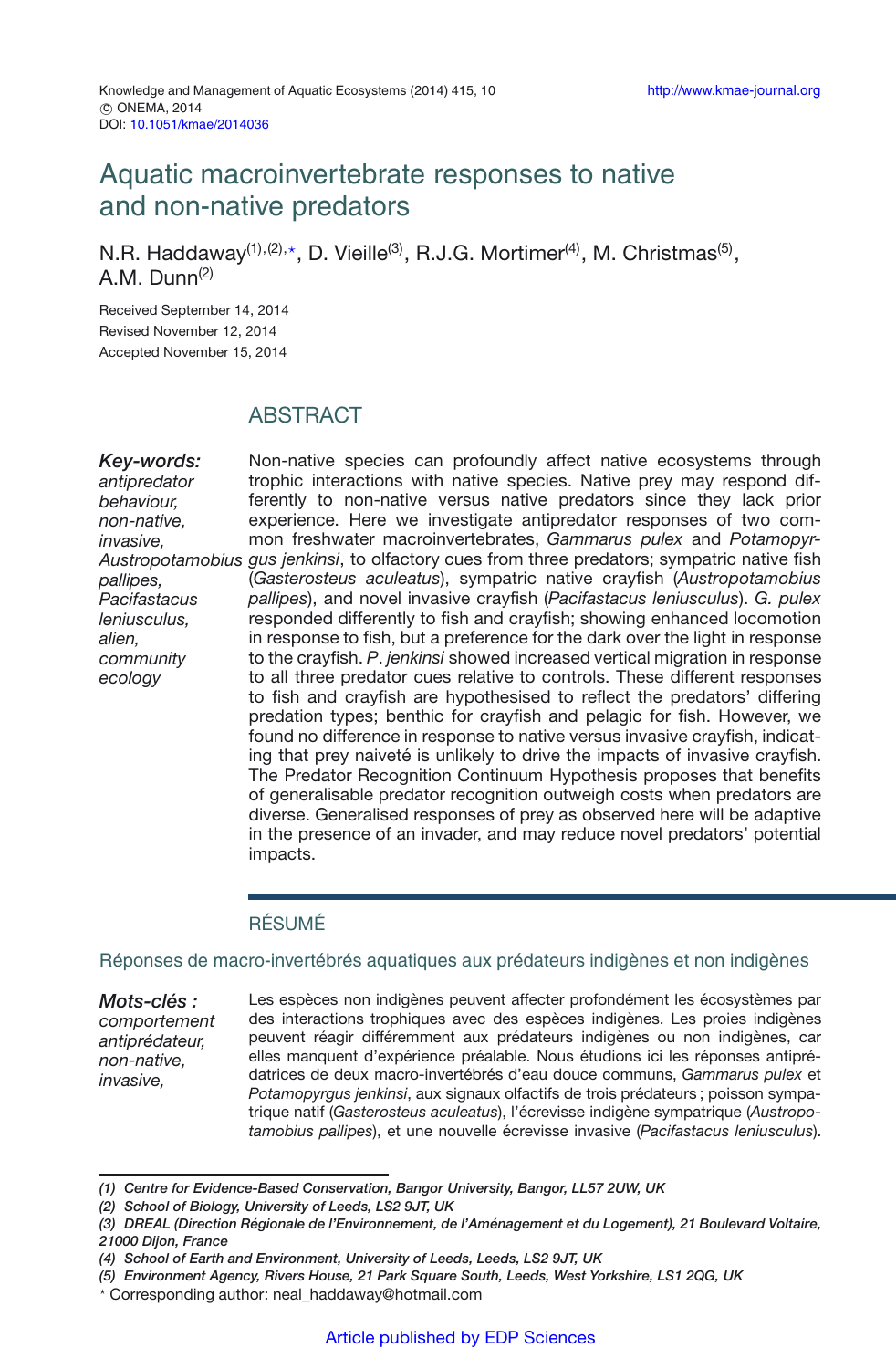*pallipes, Pacifastacus leniusculus, alien, écologie des communautés*

*Austropotamobius G. pulex* ont réagi différemment aux poissons et aux écrevisses ; montrant une locomotion accrue en réponse aux poissons, mais une préférence pour le noir sur la lumière en réponse à l'écrevisse. *P. jenkinsi* ont montré une augmentation des migrations verticales en réponse à tous les trois signaux des prédateurs par rapport aux témoins. Ces différentes réponses aux poissons et écrevisses sont supposées refléter les différents types de prédation des prédateurs ; benthique pour les écrevisses et pélagiques pour les poissons. Cependant, nous n'avons trouvé aucune différence en réponse aux écrevisses invasives ou natives, ce qui indique que la naïveté de la proie n'intervient pas dans les impacts de l'écrevisse invasive. L'hypothèse du Continuum de Reconnaissance du Prédateur propose que les avantages de la reconnaissance générique du prédateur l'emportent sur les coûts lorsque les prédateurs sont divers. Les réponses des proies comme observées ici seront adaptatives en présence d'un envahisseur, et peuvent réduire les impacts potentiels de nouveaux prédateurs.

# INTRODUCTION

Adaptive changes in life history, morphology, and behaviour in response to predator pressure (*e.g.* DeWitt and Scheiner, [2004](#page-10-0)) are generally costly in terms of a reduction in growth, survival and reproduction (Auld *et al.*, [2010](#page-9-0); Trussell and Nicklin, [2002\)](#page-11-0). 'Inducible defences' are adaptive as they allow prey to employ potentially costly predator avoidance strategies only in the presence of a predator (Turner, [2008\)](#page-11-1). The reliability of environmental cues is important for the evolution of stable inducible defences (Harvell and Tollrian, [1999](#page-10-1); Reed *et al.*, [2010](#page-11-2)).

Environmental cues experienced during development may be important for antipredator responses (Dalesman *et al.*, [2009](#page-9-1)), particularly in freshwater systems (see Brönmark and Hansson, 2007), but in some instances, antipredator responses may be innate (reviewed by Mery and Burns, [2010\)](#page-10-2). Ferrari *et al.* [\(2007](#page-10-3)) refer to this continuum between innate responses and generalised learnt responses as the Predator Recognition Continuum Hypothesis. The Predator Recognition Continuum Hypothesis suggests that generalising antipredator responses to novel potential predators is beneficial when the number of different predator species is high, and that innate, fixed responses are preferential when the number of predators is low (Ferrari *et al.*, [2007](#page-10-3)). This results from a high degree of predictability in prey responses where only a small number of predator species are encountered. Alternatively, where a large number of different predators may be encountered, flexibility in responses is preferable to innate antipredator behaviours.

Invasive, non-native species are major drivers of biodiversity loss and changes in community structure in freshwater ecosystems (Vitousek *et al.*, [1996;](#page-11-3) McGeoch *et al.*, [2010\)](#page-10-4). Many problems associated with animal invasive alien species arise from their predatory/consumptive impacts on native species (*e.g.* Albins and Hixon, [2013\)](#page-9-2). Predatory invaders may affect prey densities and may also drive altered behaviour, life history, and morphology, with potential ramifications throughout the ecosystem (reviewed in Simberloff, [2011\)](#page-11-4). In many cases, invasive predators have greater impact on prey than do native predator species (Haddaway *et al.*, [2012\)](#page-10-5). The predatory impact of non-native invasive species may be a result of novel predation strategies of non-native species that differ from those of native predators, or may be because native species of prey cannot recognise non-native species nor respond to them with appropriate predator-avoidance mechanisms (reviewed in Sih and McCarthy, [2002](#page-11-5)). Indigenous species possess a repertoire of adaptive defences to local pathogens, parasites, competitors, predators and/or herbivores as a result of ecological interactions over the course of evolution, but depending on the specificity of the defensive trait, such defences may not be useful against newly introduced species.

Invasion by the American signal crayfish, *Pacifastacus leniusculus*, in Europe is associated with environmental changes, including habitat degradation (Harvey *et al.*, [2011\)](#page-10-6) and reductions in native macroinvertebrate diversity (*e.g.* Jackson *et al.*, [2014](#page-10-7)). The invasive crayfish has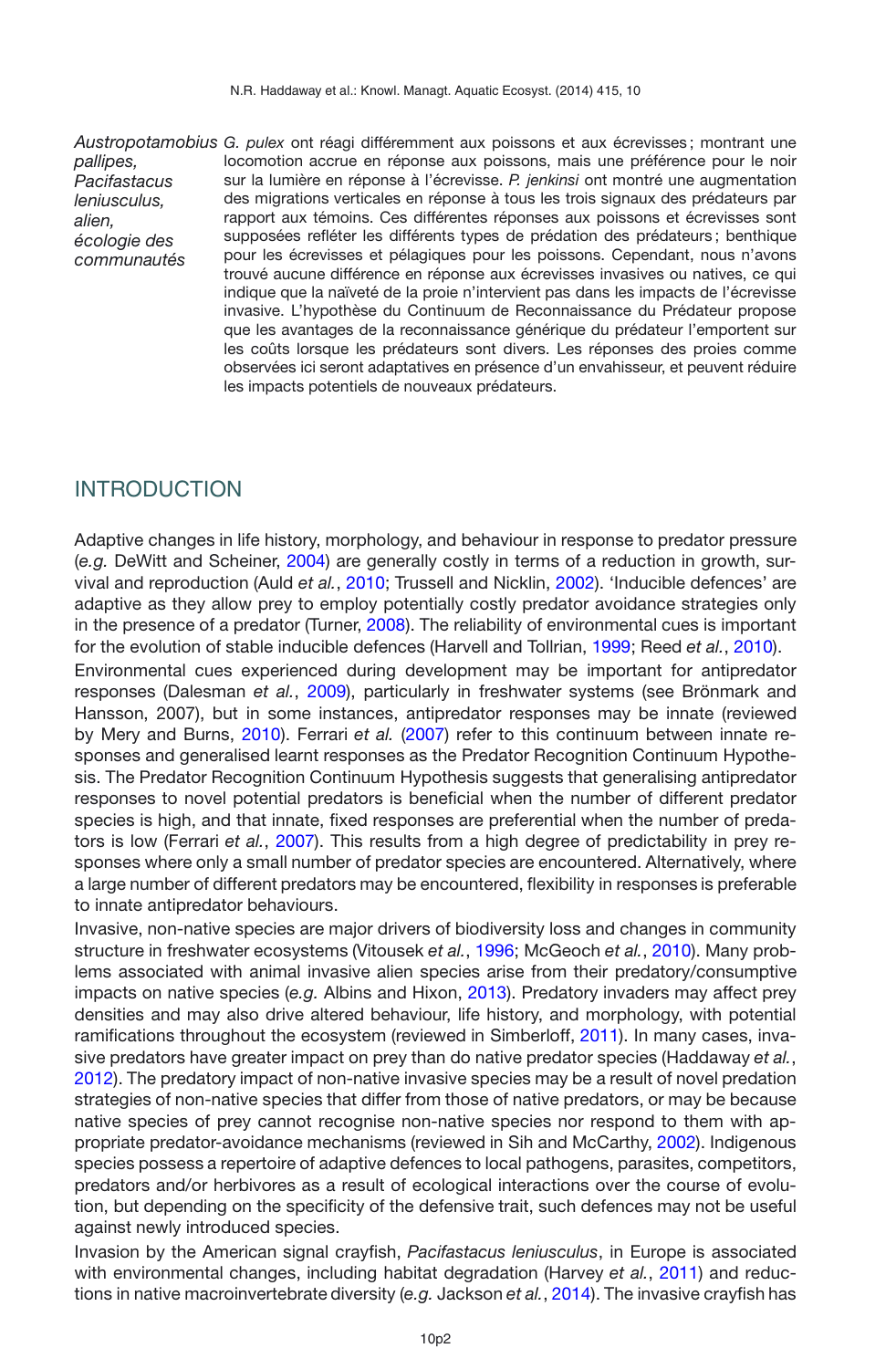stronger predatory impact than the native species *Austropotamobiu pallipes* on several native prey species that has been shown to result from differences in prey choice and predatory functional response (Haddaway *et al.*, [2012\)](#page-10-5), leading to the prediction that native prey show lower antipredator defences to the invasive crayfish predator. Here we examine the antipredator responses of two highly abundant macroinvertebrates (the amphipod *Gammarus pulex* and the gastropod *Potamopyrgus jenkinsi*) in UK rivers to three predators: a native fish (the stickleback *Gasterosteus aculeatus*), a native crayfish (the white-clawed crayfish *A. pallipes*), and an invasive non-native crayfish (the North American crayfish *Pacifastacus leniusculus*). We test the hypothesis that prey should show a greater response to the native crayfish than to the invader. We also compare prey responses to crayfish and fish predators with different predatory strategies; crayfish are nocturnal sit-and-wait predators (Gherardi *et al.*, [2001](#page-10-8)); whereas the stickleback is a diurnal visual forager (Svenster *et al.*, [1995\)](#page-11-6).

# **METHODS**

# *> PREY COLLECTION AND STORAGE*

*G. pulex* were collected by kick-sampling from Meanwood Beck (NGR: SE279372, Lat/Long: 53.830319/1.577584) and *P*. *jenkinsi* were collected from Wyke Beck, UK (NGR: SE341363, Lat/Long: 53.821861/1.483487) in March 2010. Both sites are inhabited by the native crayfish (*A. pallipes*) and the native fish predator (*G. aculeatus*). Animals were naïve to the invasive crayfish (*P. leniusculus*). All animals were maintained at the University of Leeds at 17 degrees C on a fixed light:dark cycle of 17L:7D and were fed *ab libitum* on rotting birch leaves. Experiments were all undertaken in March 2010 during daylight. Prey animals were used as natural food for crayfish following the experiments.

# *> PREDATOR COLLECTION AND STORAGE*

Predators were collected using a combination of stone-turning and trap-setting for crayfish, and a D-net for fish from the following sites under relevant licenses (Environment Agency/Natural England/CEFAS); *G. aculeatus* from/to Saltfleet in Lincolnshire (NGR: TF453939, Lat/Long: 53.421887/0.185085), *A. pallipes* from/to Wkye Beck (described above), and *P. leniusculus* from Baylis Pools in Shropshire (NGR: SJ733088, Lat/Long: 52.676239/2.396330). Predators were maintained in constant environmental conditions (as for prey, above) at the University of Leeds for two weeks prior to cue production. Predators were fed daily on a mixture of frozen bloodworm and specialist crustacean dried pellets produced from white fish meal (Hikari Tropical Crab Cuisine<sup>®</sup>). All predators were fed the same food, with excess removed regularly to avoid fouling of the water. Predators were returned to their respective sources immediately following the experiments (with the exception of *P. leniusculus*). *P. leniusculus* were not released but held for further study, in agreement with UK legislation regarding invasive species.

# *> EXPERIMENTAL DESIGN*

## **Cues**

Aquatic macroinvertebrates show antipredator responses to various cues (Dicke and Grostal, [2001\)](#page-10-9). However, aquatic environments are often characterised by reduced visibility and chemoreception is the major method of environmental sensing (Nyström and Åbjörnsson, [2000\)](#page-10-10). Olfactory cues detected by prey may arise from predator kairomones (that benefit the receiver but not the transmitter) or alarm signals (transmitted between conspecifics) (reviewed by Chivers and Smith, [1998](#page-9-3)). In order to focus on differences in prey response between predators we used only predator kairomones and not alarm signals. Previous research has shown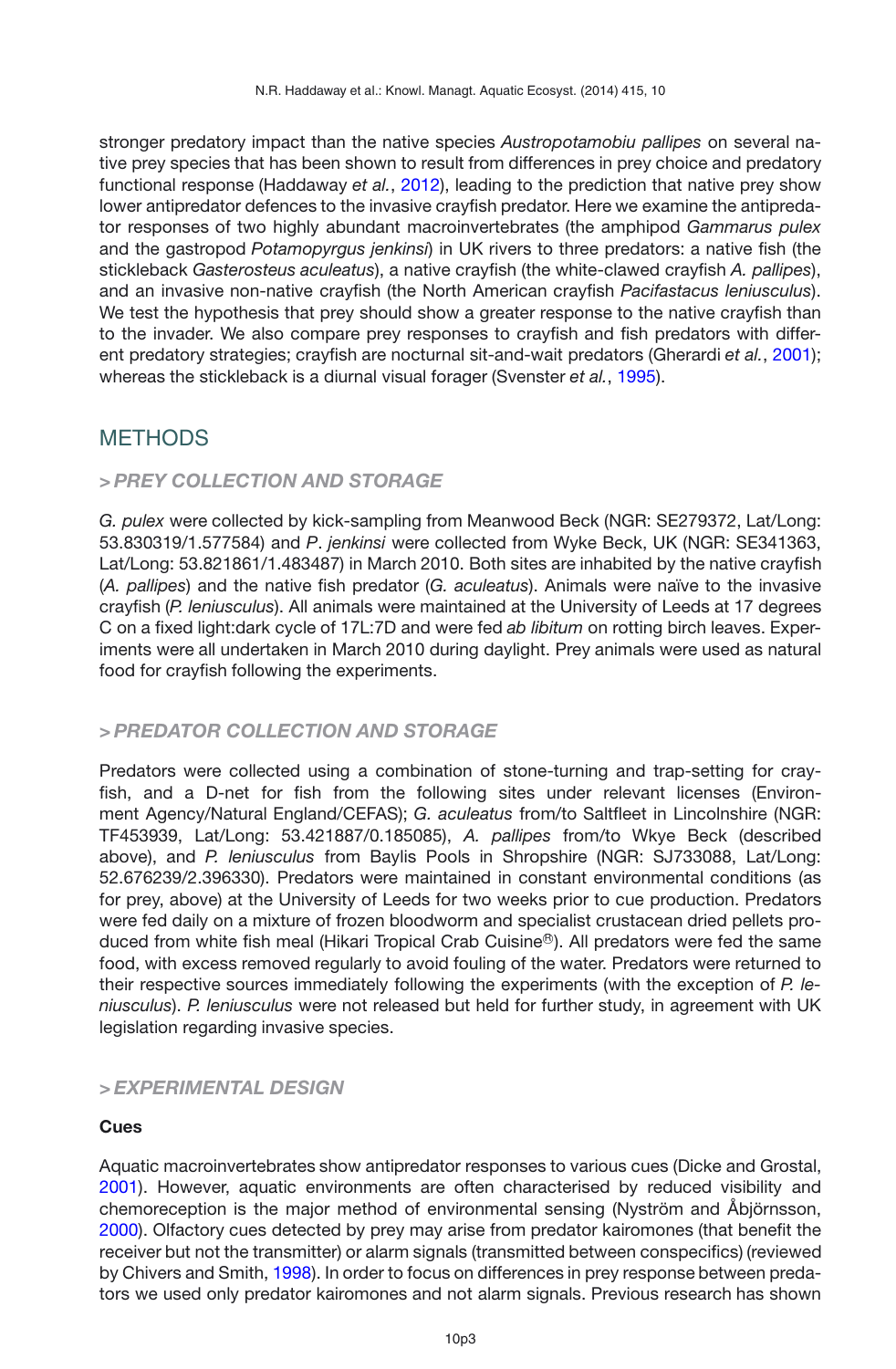that prey can respond to olfactory cues from feeding fish irrespective of diet (conspecific versus other prey) (Paterson *et al.*, [2013](#page-10-11)), and so feeding cues may conflate alarm signals with kairomones. Future research may benefit from including feeding predator olfactory cues to investigate these collective impacts of kairomones and alarm signals.

Olfactory predator cues were produced using water taken from tanks containing one of three predator species (each observed to predate all prey species in preliminary trials); native fish (the three-spined stickleback *G. aculeatus*), invasive crayfish (the North American signal crayfish *P. leniusculus*), and native crayfish (the white-clawed crayfish *A. pallipes*). Individual sizematched (c. 80 mm total length) predators were maintained, unfed, in separate plastic tanks filled with 1.6 l of dechlorinated tap water with one 5 cm pipe for shelter for a period of 24 h. Cues were produced from a total of three individual predators of each species, and individuals' cues were randomised across replicates throughout the experiment. Predators were exchanged every three days during trials. A control cue was produced using dechlorinated tap water.

## **Experimental procedure**

For *G. pulex*, we investigated light/dark preferences (*e.g.* Bethel and Holmes, [1973\)](#page-9-4) and developed a new protocol for an experiment to measure locomotory responses to predator cues. For *P*. *jenkinsi* we measured vertical migration in response to predator cues (*e.g.* Turner, [1996](#page-11-7)).

### **Experiment 1 - Locomotory response in** *G. pulex*

In this experiment *G. pulex* were tested for antipredator responses in the form of changes in locomotion pattern. In order to track movement, a silt suspension was made using filtered (0.1 mm mesh) mud from the field site. The suspension (c. 500 ml) was added to a white tray (417  $\times$  315 mm) along with 30 ml of predator or control cue, mixed thoroughly and then allowed to settle for 2 min. Individual *G. pulex* were placed in the centre of the tray and the path of the test animal was followed by photographing the trail it produced in the silt over 180 s. Thirty individual prey were used, with each individual being used a total of four times, once for each predator cue, with individuals assigned to random predator cue sequences. Whilst this is not as preferable as using different individuals, they were exposed to cues on four separate days with two rest days between cues to allow baseline behaviours to re-establish between treatments , and treatments were assigned randomly across time to each prey. Individual animals were maintained in dechlorinated tap water. Shelter and food was provided in the form of washed rotting sycamore leaves (1 leaf per container).

TPS Dig2 (Rohlf, [1997](#page-11-8)) software was employed to place landmarks on digital images where a substantial change of direction (*>*20 degrees) occurred. Sketches of track direction were used to order landmarks correctly. In this way the number of changes of direction, individual distances travelled and total distance travelled were recorded.

## **Experiment 2 - Light/Dark choice in** *G. pulex*

To compare light/dark choices in the different predator treatments, a circular transparent plastic pot (80 mm diameter) was filled to a depth of 20 mm with dechlorinated water (c. 100 ml) and 30 ml of predator cue. One half of the pot was covered in black plastic and a single light source was placed directly above the pot to create a shadowed "dark side" and a "light side". Individual *G. pulex* were placed in the centre of the pot, and over 180 s the time spent in the dark was recorded. Treatments (30 replicates per treatment) were randomised over time and the pot was rotated by 180 degrees between each trial. Trials were carried out on four separate days with two non-experimental days between cues to allow baseline behaviours to re-establish.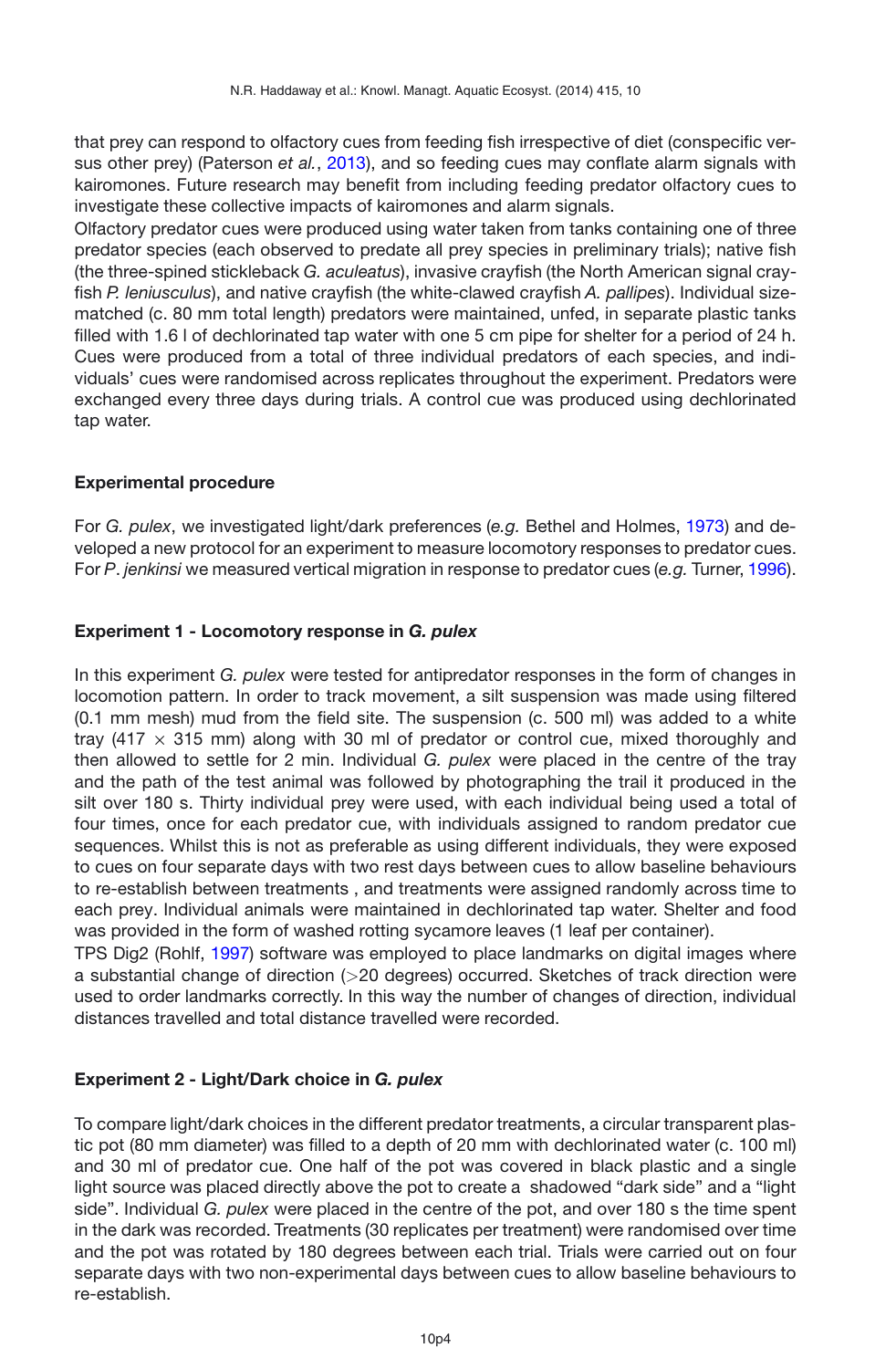#### **Experiment 3 - Vertical migration in** *P. jenkinsi*

In this experiment, the snail *P*. *jenkinsi* was tested for antipredator response in the form of vertical migration and floating. Small plastic containers measuring 80 mm in diameter were filled to a depth of 40 mm (c. 100 ml) with dechlorinated water and 30 ml of predator cue. In each replicate, twenty individual *P*. *jenkinsi* were placed on the centre of the base of the pot. After 3 h the number of snails in each of four location positions was recorded. The positions were: "base" (remaining in the centre on the base), "climbing" (between the substrate and the surface), "surface" (at or above the surface in contact with the sides), or "floating" (at the surface and not in contact with the sides). Thirty replicates (each replicate containing 20 snails) were used per treatment and each group of snails was used once for each treatment (four times in total; order of treatments randomised). Experiments were run in a total of four days, with six replicates run per day. Two rest days were used between trials to allow for re-establishment of baseline behaviour. Pots were randomised spatially.

## *> STATISTICAL ANALYSIS*

All analyses were performed using R (R Development Core Team, [2005\)](#page-10-12). In all cases where significant differences between predator cues were detected, pairwise comparisons were performed without adjustment of *p*-values. Instead, Bonferroni adjustment of alpha (typically  $\alpha$  = 0.05) based on the number of pairwise comparisons was employed for clarity.

The number of changes of direction and total distance travelled by *G. pulex* were compared between treatments using linear mixed effects models with individual prey identity as a random effect, since residuals were normally distributed (distance travelled (Shapiro-Wilk:  $W = 0.992$ ,  $p = 0.583$ ), changes in direction (Shapiro-Wilk:  $W = 0.988$ ,  $p = 0.228$ )). All variances were homogeneous (*p <* 0.05). Time spent in the dark was compared between predator cues for *G. pulex* using a linear mixed effects model (LME) using individual prey identity as a random effect. Pairwise comparisons were undertaken using similar linear mixed effects models. A principal components analysis (PCA) was performed on position data from experiments with *P*. *jenkinsi* and used to produce three principal components. The first and second principal components were tested against treatment with linear mixed effects model (LME (Pinheiro and Bates, [2000\)](#page-10-13)) with the random effect being the snail group used.

# RESULTS

### *> EXPERIMENT 1 - LOCOMOTORY RESPONSE IN G. PULEX*

We found that total distance travelled by *G. pulex* differed significantly between predator cues (LME: *F*3,109 = 7.055, *p <* 0.001) (Figure [1,](#page-5-0) Table [I\)](#page-5-1). *G. pulex* travelled further in the presence of the invasive crayfish than in controls or in the presence of native fish. There was no significant difference in distance travelled in response to native versus invasive crayfish. Native fish cues elicited no detectable change in comparison with controls and all other pairwise comparisons were not significant (*p >* 0.008; threshold of significant, α, conservatively reduced to account for multiplicity of *p*-values in pairwise comparisons). We found the number of changes of direction by *G. pulex* to be unaffected by predator cue (LME:  $F_{3,109} = 2.450$ ,  $p = 0.070$ ).

## *> EXPERIMENT 2 - LIGHT/DARK CHOICE IN G. PULEX*

We found that time spent by *G. pulex* in the dark relative to the light differed significantly between predator cues (LME: *F*3,115 = 17.408, *p <* 0.001) (Figure [2,](#page-6-0) Table [II\)](#page-6-1). *G. pulex* showed no difference in phototactic behaviour in response to cues from native or invasive crayfish in comparison with the control, whereas prey spent significantly more time in the dark in response to the native fish relative to controls, invasive crayfish and native crayfish.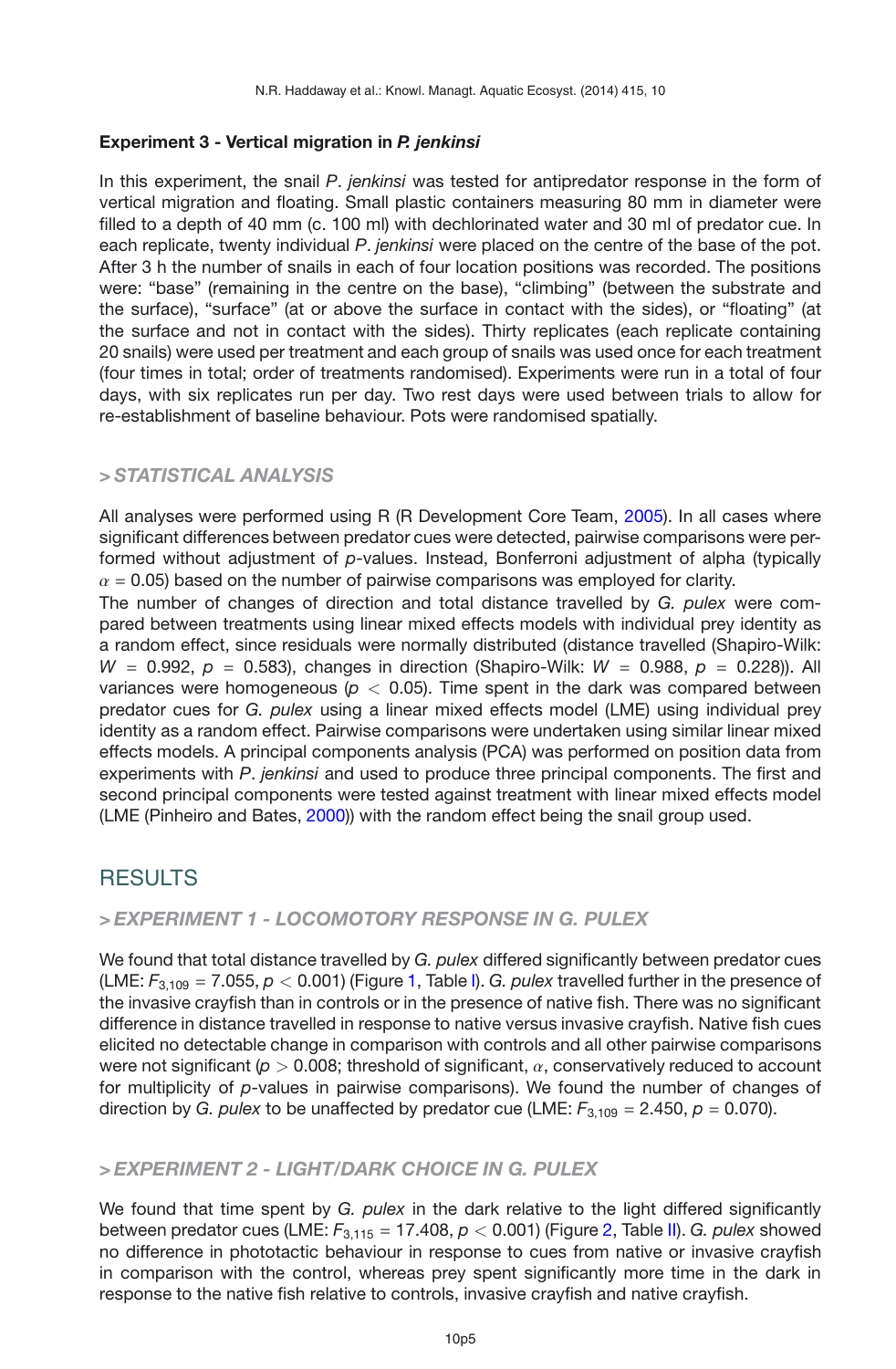<span id="page-5-0"></span>

#### *Figure 1*

*Total distance travelled over 180 seconds for Gammarus pulex presented with different predator cues; "Control" – no predator cue, "Native fish" – Gasterosteus aculeatus, "Non-native crayfish" – Pacifastacus leniusculus, "Native crayfish" Austropotamobius pallipes. Points are means and bars are*  $\pm$  *two standard errors. Lines above indicate significant pairwise differences at Bonferoni adjusted* α = 0.008*.*

#### <span id="page-5-1"></span>*Table I*

*Pairwise comparisons for linear mixed effects model of total distance travelled in G. pulex locomotory response experiment. Degrees of freedom for all pairwise comparisons* =*1,56. \*denotes statistical significance relative to a Bonferonni-adjusted level of alpha,* α = 0.008*.*

|                          | Control | Native fish | Native crayfish | Invasive crayfish |
|--------------------------|---------|-------------|-----------------|-------------------|
| <b>Control</b>           |         | $F = 0.076$ | $F = 5.599$     | $F = 14.315$      |
|                          |         | $p = 0.784$ | $P = 0.021$     | $P < 0.001*$      |
| Native fish              |         |             | $F = 4.672$     | $F = 10.933$      |
|                          |         |             | $P = 0.040$     | $P = 0.003*$      |
| Native crayfish          |         |             |                 | $F = 2.608$       |
|                          |         |             |                 | $P = 0.119$       |
| <b>Invasive crayfish</b> |         |             |                 |                   |

*> EXPERIMENT 3 - VERTICAL MIGRATION IN P. JENKINSI*

Two grouping variables were identified in the PCA for the vertical migration results; *relocated* (all responses where snails had moved from the bottom of the arena; climbing, at or above the surface, or floating) and *static* (snails remained on the bottom of the arena). This relocated-vsstatic variable was the main factor structuring variability along the first principal component. Although we use the terms *relocated* and *static* it is possible that the "static" snails had moved but returned to the base of the pot. The *relocated*-vs.-*static* variable accounted for substantial variation in the data (eigenvalue  $= 2.498$ , 62.4 percent of total variation). Table [III](#page-6-2) shows the magnitude and direction of the contribution of each variable to this first principal component. Distinct differences between the three predator cues and the control along this axis are evident in Figure [3](#page-7-0) (LME:  $F_{3,115} = 13.994$ ,  $p < 0.001$ ), showing that snails responded significantly to all predators but failed to leave the base in controls. Native and invasive crayfish cues are grouped centrally around zero, corresponding to equal degrees of *static* and *relocated* behaviours (mean snail number of 8.0 relocated and 12.0 static for both native and invasive crayfish). Native fish cues are clustered high on the axis, corresponding to high levels of *relocated* behaviours, with snails responding greatest to native fish, then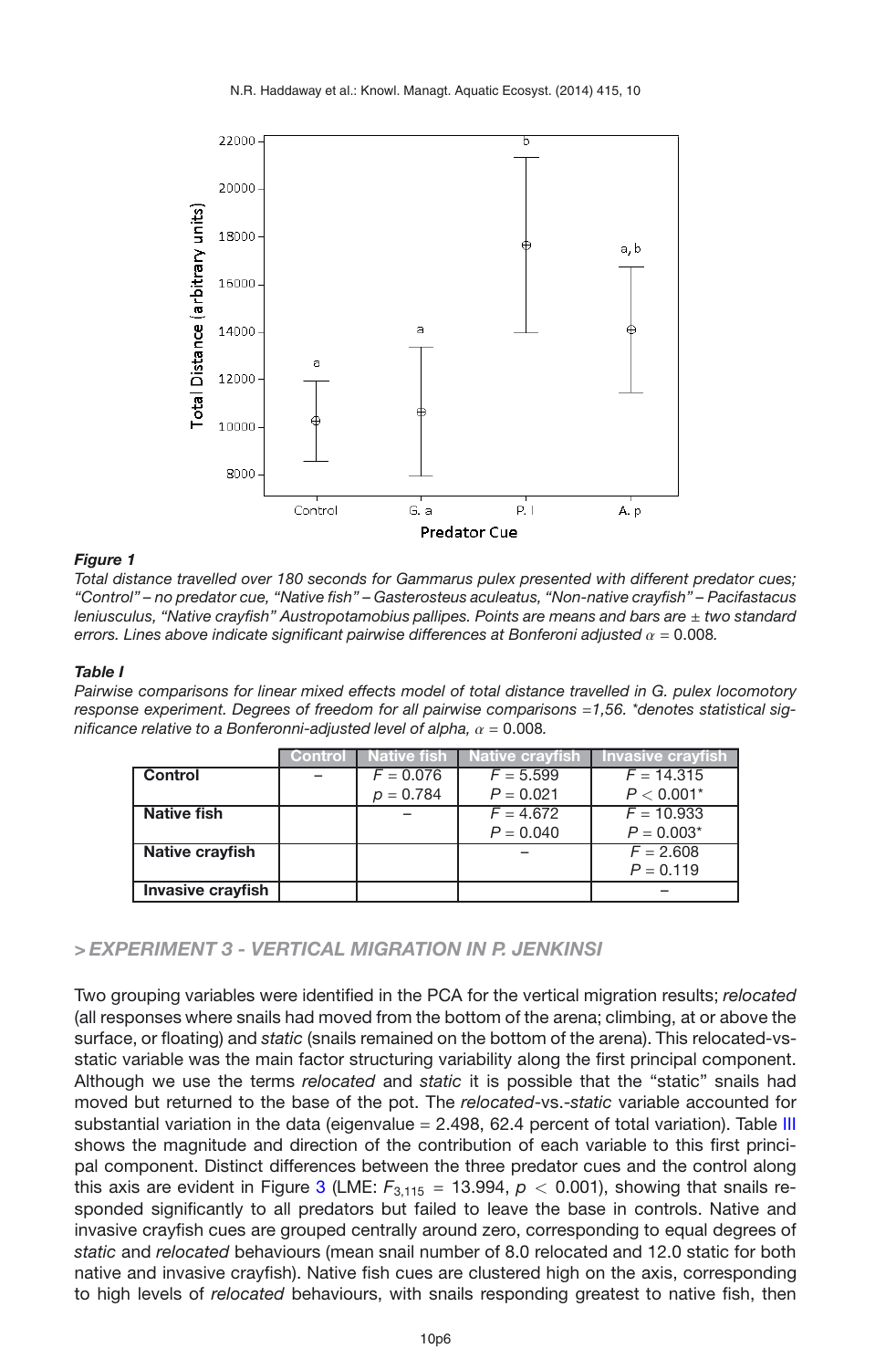<span id="page-6-0"></span>

#### *Figure 2*

*Time spent in dark for Gammarus pulex presented with different predator cues; "Control" – no predator cue, "Native fish" – Gasterosteus aculeatus, "Non-native crayfish" – Pacifastacus leniusculus, "Native crayfish" Austropotamobius pallipes. Points are means and bars are* ± *two standard errors. Lines above indicate significant pairwise differences at Bonferoni adjusted*  $\alpha = 0.008$ *.* 

#### <span id="page-6-1"></span>*Table II*

*Pairwise comparisons for linear mixed effects model of time spent in the light in G. pulex light/dark response experiment. Degrees of freedom for all pairwise comparisons* = *1.56. \*denotes statistical significance relative to a Bonferonni-adjusted level of alpha,* α = 0.008*.*

|                   | Control | <b>Native fish</b> | <b>Native crayfish</b> | <b>Invasive crayfish</b> |
|-------------------|---------|--------------------|------------------------|--------------------------|
| Control           |         | $F = 53.787$       | $F = 0.594$            | $F = 5.520$              |
|                   |         | $P < 0.001*$       | $P = 0.447$            | $P = 0.026$              |
| Native fish       |         |                    | $F = 36.776$           | $F = 21.708$             |
|                   |         |                    | $P < 0.001*$           | $P < 0.001*$             |
| Native crayfish   |         |                    |                        | $F = 1.786$              |
|                   |         |                    |                        | $P = 0.192$              |
| Invasive crayfish |         |                    |                        |                          |

#### <span id="page-6-2"></span>*Table III*

*Contributions of activity measures towards the first principal component (PC1) of a PCA for Potamopyrgus jenkinsi following exposure to predator cues.*

| <b>Activity Measure</b>                                    | <b>Contribution to PC1</b> |
|------------------------------------------------------------|----------------------------|
| Surfacing (at or out of surface and in contact with sides) | 0.484                      |
| <b>Floating</b>                                            | 0.465                      |
| <b>Climbing</b>                                            | 0.390                      |
| Base (remaining at site of release)                        | $-0.630$                   |

native and invasive crayfish together. Pairwise comparisons identified significant differences between controls, invasive crayfish, and fish predator cues, but indicated no differences between crayfish groups (see Table [IV\)](#page-7-1). The second principal component (eigenvalue = 0.886 22 percent of variation) was not significantly affected by predator cue (LME: *F*3,115 = 0.531,  $p = 0.472$ ).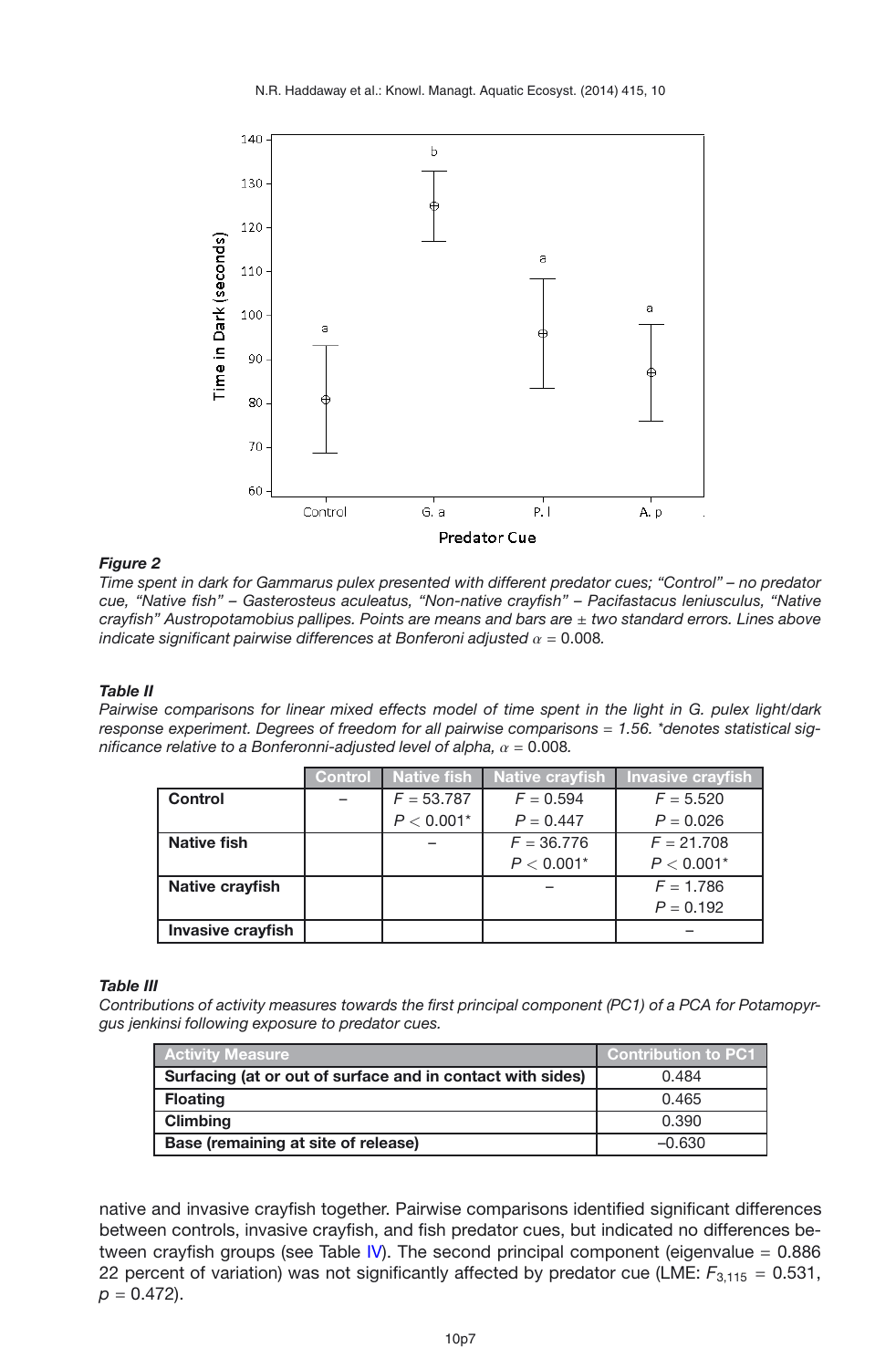<span id="page-7-0"></span>

#### *Figure 3*

*First principal component from PCA of vertical migration activity in Potamopyrgus jenkinsi between predator cues. "Control" – no predator cue, "Native fish" – Gasterosteus aculeatus, "Non-native crayfish" – Pacifastacus leniusculus, "Native crayfish" Austropotamobius pallipes. Points are means and bars are* ± *two standard errors. Different letters indicate significant pairwise differences at Bonferoni adjusted*  $\alpha = 0.008$ .

#### <span id="page-7-1"></span>*Table IV*

*Pairwise comparisons of P*. *jenkinsi vertical migration responses to different predator cues. Degrees of freedom for all pairwise comparisons* = *1.57. \* denotes statistical significance relative to a Bonferonniadjusted level of alpha,*  $\alpha = 0.008$ .

|                   | Control | <b>Native fish</b> | ∣ Native crayf <u>ish ˈ</u> | <b>Invasive crayfish</b> |
|-------------------|---------|--------------------|-----------------------------|--------------------------|
| <b>Control</b>    |         | $F = 501.469$      | $F = 72.147$                | $F = 79.553$             |
|                   |         | $p < 0.001*$       | $p < 0.001*$                | $p < 0.001*$             |
| Native fish       |         |                    | $F = 66.273$                | $F = 94.727$             |
|                   |         |                    | $p < 0.001*$                | $p < 0.001*$             |
| Native crayfish   |         |                    |                             | $F = 0.006$              |
|                   |         |                    |                             | $p = 0.938$              |
| Invasive crayfish |         |                    |                             |                          |

# **DISCUSSION**

We found that *G. pulex* responded differently to fish and crayfish predators, which probably reflects the different selective pressures imposed by these predators. In accord with previous studies (Perrot-Minnot *et al.*, [2007](#page-10-14)), they responded to olfactory cues from native fish by increasing the time spent in the dark. *G. aculeatus* is a visual predator (Ohguchi, [1978](#page-10-15)) and is diurnal (Sevenster *et al.*, [1995](#page-11-6)), and this antipredator behaviour displayed by *G. pulex* should reduce the likelihood of predation. We found no evidence of a locomotory response to the fish predator, in contrast with other studies that have reported decreased locomotion in response to olfactory fish cues (Dunn *et al.*, [2008;](#page-10-16) Åbjörnsson *et al.*, [2000](#page-9-5)). These differences may reflect the selective pressures of the habitat. In our study, *G. pulex* were sourced from a shallow muddy stream, where habitat features such as a low water depth and dense benthic detritus may reduce the risk of visual detection whilst favoring refuge seeking responses to fish predators. Antipredator responses can be costly (*e.g.* Daly *et al.*, [2012\)](#page-10-17), affecting reproduction and distribution patterns (*e.g.* Dunn *et al.*, [2008](#page-10-16)) and hence there is likely to be strong selection for habitat specific responses that optimize the tradeoff between predator avoidance and other life history costs.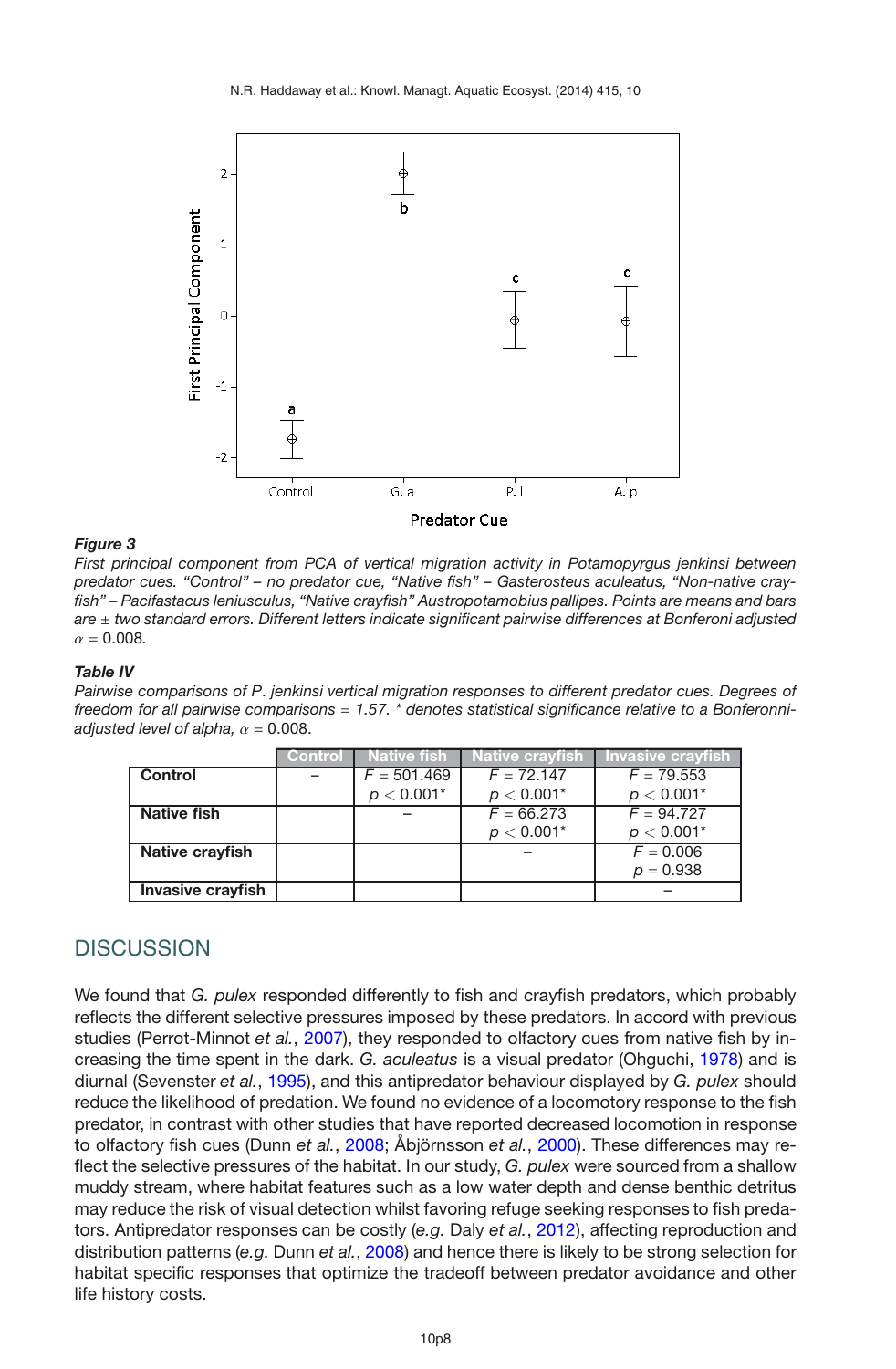In contrast with the response to fish, *G. pulex* showed no change in phototactic behaviour but responded to crayfish by moving further over the 180-second experimental period. This behaviour may reduce the likelihood of predation (Ohman, [1988](#page-10-18)) by these nocturnal, sit-andwait predators (Gherardi *et al.*, [2001\)](#page-10-8), since darkness is not necessarily a haven from predation by crayfish and yet increased movement during daylight, when crayfish are less likely to be feeding, may well result in reduced predation.

The snail, *P*. *jenkinsi*, responded to all three predator cues. It showed the greatest movement in response to native fish olfactory cues, displaying more surfacing, climbing, and floating responses than remaining on the base. A lower level of these relocating behaviours occurred in response to the two crayfish predator cues. The difference in magnitude of response elicited between native fish and both crayfish cues may result from the different modes of predation of these predators. Fish feed throughout the water column and snails on all surfaces are susceptible to predation , although those that escape the water column by exiting the water or moving to refuge in habitat complexity may escape, accounting for the elevated activity in response to fish. Crayfish, however, can only feed from the benthos and so snails need only migrate above the level accessible to crayfish chelae to avoid predation. In a simple environment, such as our experimental containers and many natural environments, this corresponds to vertical migration. This observation of vertical migration in response to crayfish predation is in accord with observations in the field (*e.g.* Lewis, [2001\)](#page-10-19), where snail distribution in North American lakes was negatively spatially correlated with crayfish presence. Turner *et al.* [\(2000](#page-11-9)) and Bernot and Turner [\(2001\)](#page-9-6) found the snail *Physa integra* to respond differently to fish and crayfish, but they noted that snails sought shelter in the presence of fish and vertically migrate in the presence of crayfish, whereas shelter was not provided in current study. Our results contrast with studies of *Lymnaea*, however, who found no response to non-native crayfish (Orr and Lukowiak, [2009](#page-10-20); Orr *et al.*, [2009\)](#page-10-21).

*G. pulex* did not demonstrate different antipredator behaviours in the presence of native relative to invasive predator cues to which the study population was naïve. Similarly, no difference in activity was evident in snail behaviours between native and invasive crayfish cues. Covich *et al.* [\(1994](#page-9-7)) found that two species of snail were unable to differentiate between native and invasive crayfish predators, responding similarly to both *P. leniusculus* and *Procambarus acutus*. Similar work by Dalesman *et al.* [\(2006](#page-9-8)) shows that naïve snails (*Lymnaea stagnalis*) respond to olfactory cues from native fish predators with vertical migration, despite having no prior experience of the predator. Our results indicate that both *G. pulex* and *P*. *jenkinsi* are able to detect invasive crayfish despite a similar lack of prior experience, responding with appropriate antipredator behaviours.

The Predator Recognition Continuum Hypothesis predicts that prey may be more likely to generalise antipredator responses to novel predators where the number of predator species is high (Ferrari *et al.*, [2007](#page-10-3)). It is interesting that both the snail *P*. *jenkinsi* and the amphipod *G. pulex* showed similar responses to the native crayfish with which they are sympatric and the invasive crayfish predator. The number of predatory species in Wyke and Meanwood Becks may be sufficiently high that novel potential predators are responded to in the same manner as known predators as predicted by the Predator Recognition Continuum Hypothesis. This high predator diversity may favour generalised responses to crustacean predators, for example, since innate responses would be unfavourably inflexible. A more parsimonious explanation may be, that kairomones released by the invasive crayfish are sufficiently similar to those of the native crayfish that prey simply respond as they would to native predators.

Ferrari et al. [\(2007](#page-10-3)) proposed that selection will favour generalisation of antipredator responses to phylogenetically related prey that are likely to share similar predatory tactics. In addition, related predators are more likely to provide similar cues. The native (*A. pallipes*) and invasive (*P. leniusculus*) crayfish belong to the same Family and hence kairomones released by the invasive crayfish may be sufficiently similar to those of the native crayfish that prey respond as they would to native predators. In contrast, Gomez-Mestre and Díaz-Paniagua [\(2011](#page-10-22)) found that *Rana perezi* tadpoles exhibited changed activity in response to native dragon fly (*Anax imperator*) predators but not to the phylogenetically distant invader the red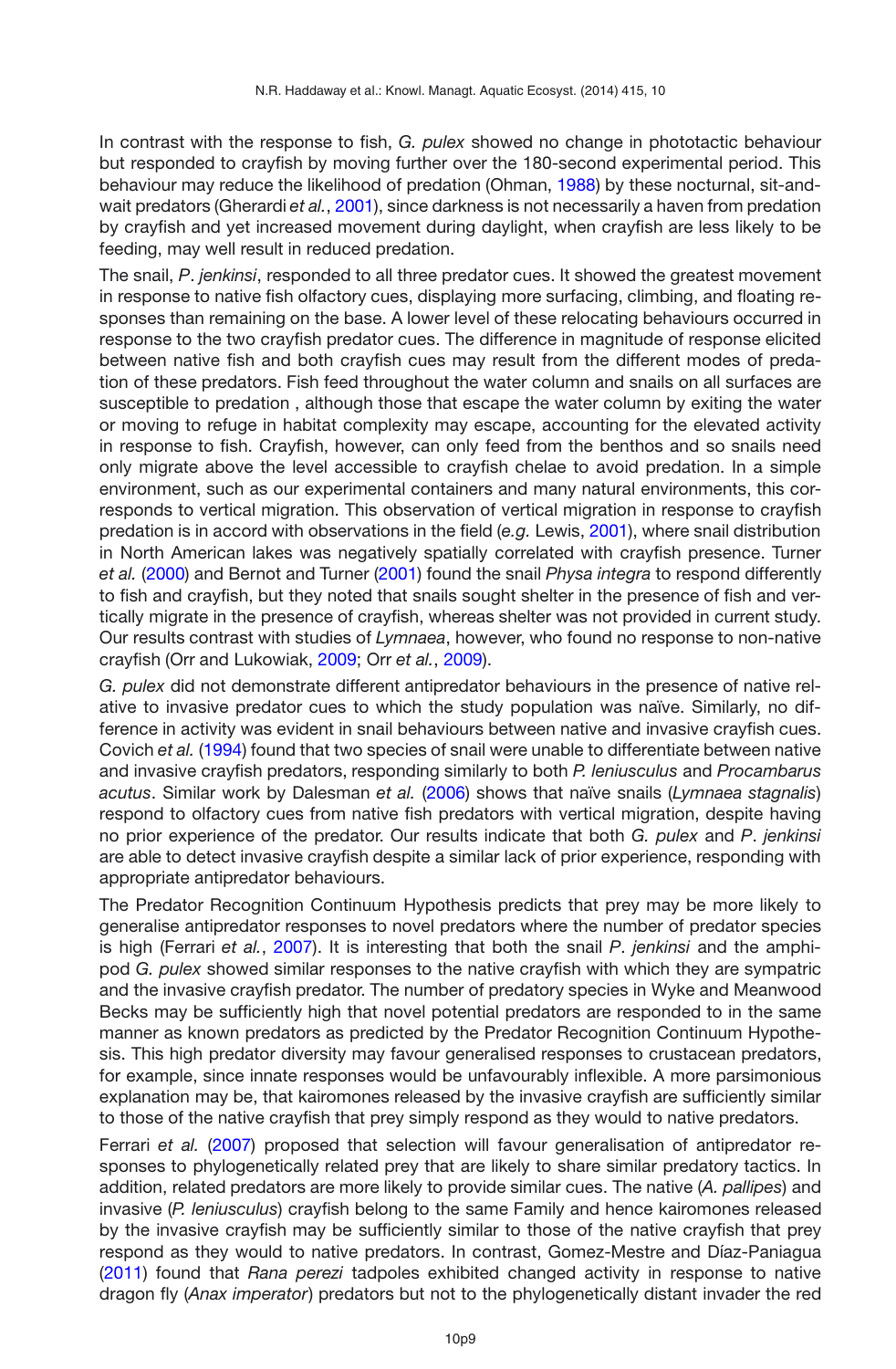swamp crayfish (*Procambarus clarkii*). Invasive predators drive changes in biodiversity and community structure through their interactions with native prey species. We have recently reported a higher predatory impact by the invasive signal crayfish than the native whiteclawed crayfish (Haddaway *et al.*, [2012\)](#page-10-5). However, our data do not support the hypothesis that naiveté underlies this increased rate of predation, with such differences more likely to reflect differences in predator behaviour. The innate responses of both amphipod and mollusc prey observed in our study indicate a generalised antipredator response that is likely to be adaptive in the context of invasion by novel crayfish predators.

Although reductions in invert diversity and abundance have been reported following invasion by signal crayfish, our results do not support the hypothesis that prey naiveté is a factor for snails and amphipods. Further work is needed to investigate whether other species of prey, particularly those that are already threatened by existing factors such as habitat degradation, also recognise novel crayfish.

# AUTHOR CONTRIBUTIONS

NH and AD conceived and designed the experiments. NH and DV performed the experiments. NH analysed the data. NH and AD wrote the manuscript; other authors provided editorial advice.

# ACKNOWLEDGEMENTS

The authors thank Leeds City Council and Bradford Metropolitan District Council for granting land access. Thanks to Robert Jones for assistance with laboratory work and Emily Imhoff, Katie Arundell, Aurore Dubuffet, and Paula Rosewarne for help with analysis. This work was funded by a National Environmental Research Council (NERC) CASe partnership with the Environment Agency and a NERC IAA grant.

# **REFERENCES**

- <span id="page-9-5"></span>Åbjörnsson K., Dahl J., Nyström P. and Brönmark C., 2000. Influence of predator and dietary chemical cues on the behaviour and shredding efficiency of *Gammarus pulex*. *Aquat. Ecol., 34,* 379–387.
- <span id="page-9-2"></span>Albins M.A. and Hixon M.A., 2013. Worst case scenario: potential long-term effects of invasive predatory lionfish (Pterois volitans) on Atlantic and Caribbean coral-reef communities. *Environ. Biol. Fish., 96*, 1151–1157.
- <span id="page-9-0"></span>Auld J.R., Agrawal A.A. and Relyea R.A., 2010. Re-evaluating the costs and limits of adaptive phenotypic plasticity. *P. Roy. Soc. B-Biol. Sci., 277*, 503–511.
- <span id="page-9-6"></span>Bernot R.J. and Turner A.M., 2001. Predator identity and trait-mediated indirect effects in a littoral food web. *Oecologia, 129,* 139–146.
- <span id="page-9-4"></span>Bethel W.M. and Holmes J.C., 1973. Altered evasive behavior and responses to light in amphipods harboring acanthocephalan cystacanths. *J. Parasitol. 59*, 945–956.
- Brönmark C. and Hansson L.A. (eds.). 2012. Chemical ecology in aquatic systems. Oxford University Press.
- <span id="page-9-3"></span>Chivers D. and Smith R. 1998. Chemical alarm signalling in aquatic predator-prey systems: a review and prospectus. *Ecoscience*, 5, 338–352.
- <span id="page-9-7"></span>Covich A., Crowl T., Alexander Jr J. and Vaughn C., 1994. Predator-avoidance responses in freshwater decapod-gastropod interactions mediated by chemical stimuli. *J.N. Am. Benthol. Soc., 13,* 283−290.
- <span id="page-9-8"></span>Dalesman S., Rundle S.D., Coleman R.A. and Cotton P.A., 2006. Cue association and antipredator behaviour in a pulmonate snail, *Lymnaea stagnalis*. *Anim. Behav., 71,* 789–797.
- <span id="page-9-1"></span>Dalesman S., Rundle S.D. and Cotton P.A., 2009. Developmental plasticity compensates for selected low levels of behavioural avoidance in a freshwater snail. *Anim. Behav., 78,* 987–991.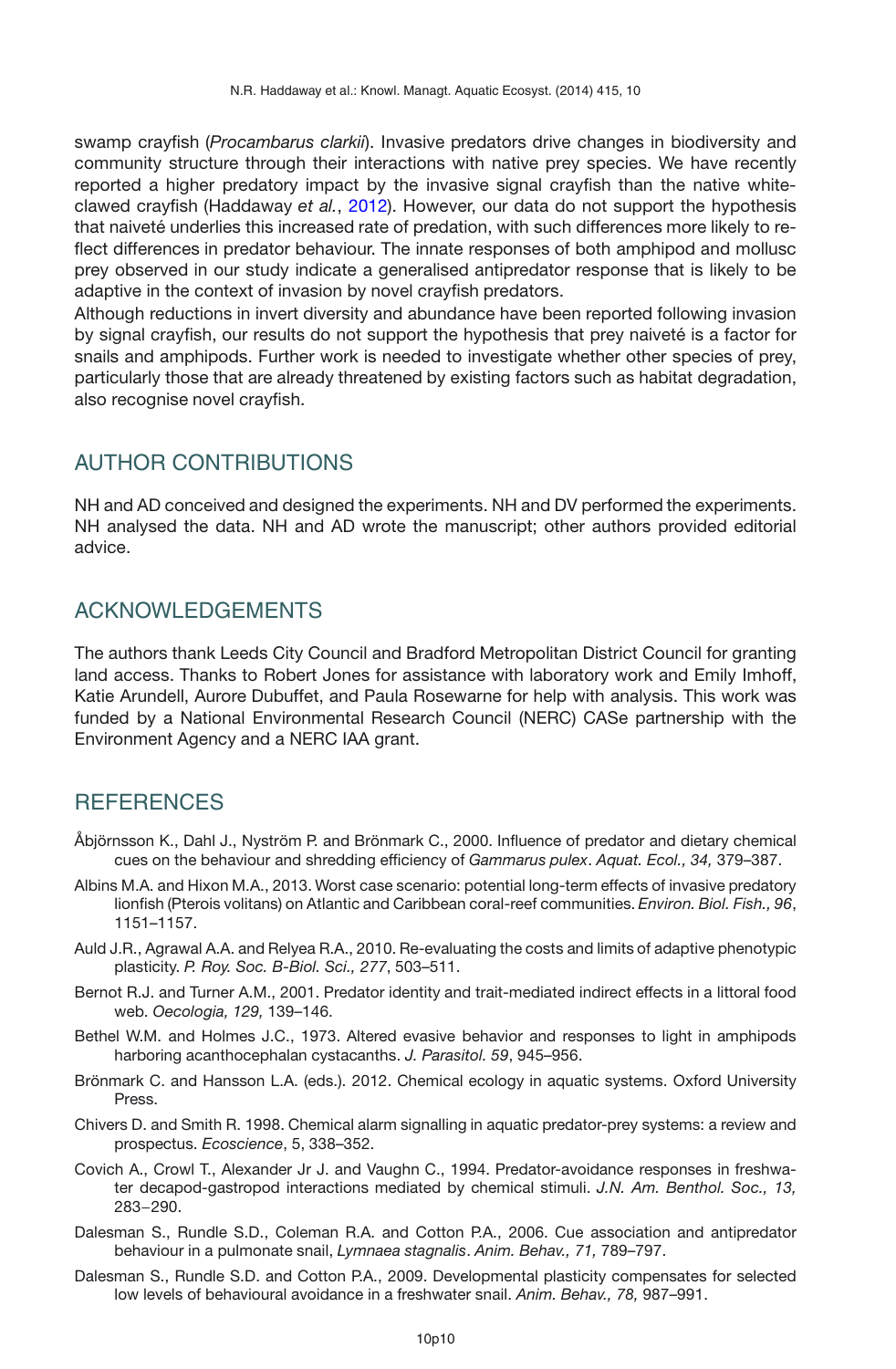- <span id="page-10-17"></span>Daly D., Higginson A.D., Chen D., Ruxton G.D. and Speed M.P., 2012. Densitydependent investment in costly antipredator defences: an explanation for the weak survival benefit of group living. *Ecol. Lett., 15*, 576–583.
- <span id="page-10-0"></span>DeWitt T. and Scheiner S., 2004. Phenotypic plasticity: functional and conceptual approaches. Oxford: Oxford University Press, Oxford.
- <span id="page-10-9"></span>Dicke M. and Grostal P., 2001. Chemical detection of natural enemies by arthropods: an ecological perspective. *Annu. Rev. Ecol. Evol. S., 32,* 1–23.
- <span id="page-10-16"></span>Dunn A.M., Dick J.T.A. and Hatcher M.J., 2008. The less amorous *Gammarus*: predation risk affects mating decisions in *Gammarus duebeni* (Amphipoda). *Anim. Behav., 76,* 1289–1295.
- <span id="page-10-3"></span>Ferrari M.C.O., Gonzalo A., Messier F. and Chivers D.P., 2007. Generalization of learned predator recognition: an experimental test and framework for future studies. *P. Roy. Soc. B-Biol. Sci., 274,* 1853.
- <span id="page-10-8"></span>Gherardi F., Renai B. and Corti C., 2001. Crayfish predation on tadpoles: a comparison between a native (*Austropotamobius pallipes*) and an alien species (*Procambarus clarkii*). *Bull. Fr. Pêche Piscic.*, 361, 659–668.
- <span id="page-10-22"></span>Gomez-Mestre I. and Díaz-Paniagua C., 2011. Invasive predatory crayfish do not trigger inducible defences in tadpoles. *P. Roy. Soc. B-Biol. Sci., 278*, 3364–3370.
- <span id="page-10-5"></span>Haddaway N.R., Wilcox R.H., Heptonstall R.E., Griffiths H.M., Mortimer R.J., Christmas M. and Dunn A.M., 2012. Predatory functional response and prey choice identify predation differences between native/invasive and parasitised/unparasitised crayfish. *PLoS One 7*, e32229.
- <span id="page-10-1"></span>Harvell C. and Tollrian R. 1999. Why inducible defenses? *In*: Tollrian R., Harvell C. (eds.), The ecology and evolution of inducible defences. Princeton University Press, Princeton, 3–9.
- <span id="page-10-6"></span>Harvey G.L., Moorhouse T.P., Clifford N.J., Henshaw A.J., Johnson M.F., Macdonald D.W., Reid I. and Rice S.P., 2011. Evaluating the role of invasive aquatic species as drivers of fine sediment-related river management problems: the case of the signal crayfish (*Pacifastacus leniusculus*). *Prog. Phys. Geog., 35,* 517–533.
- <span id="page-10-7"></span>Jackson M.C., Jones T., Milligan M., Sheath D., Taylor J., Ellis A., England J. and Grey J., 2014. Niche differentiation among invasive crayfish and their impacts on ecosystem structure and functioning. *Freshwater Biol., 59,* 1123–1135.
- <span id="page-10-19"></span>Lewis D.B. 2001. Trade-offs between growth and survival: responses of freshwater snails to predacious crayfish. *Ecology, 82*, 758–765.
- <span id="page-10-4"></span>McGeoch M.A., Butchart S.H.M., Spear D., Marais E., Kleynhans E.J., Symes A., Chanson J., Hoffmann M., 2010. Global indicators of biological invasion: species numbers, biodiversity impact and policy responses. *Divers. and Distrib., 16*, 95–108.
- <span id="page-10-2"></span>Mery F., Burns J.G. 2010. Behavioural plasticity: an interaction between evolution and experience. *Evol. Ecol., 24,* 571–583.
- <span id="page-10-10"></span>Nyström P. and Åbjörnsson K., 2000. Effects of fish chemical cues on the interactions between tadpoles and crayfish. *Oikos 88,* 181–190.
- <span id="page-10-15"></span>Ohguchi O., 1978. Experiments on the selection against colour oddity of water fleas by three-spined sticklebacks. *Z. Tierphysiol. Tierer 47,* 254–267.
- <span id="page-10-18"></span>Ohman M.D., 1988. Behavioral responses of zooplankton to predation. *B. Mar. Sci. 43,* 530–550.
- <span id="page-10-20"></span>Orr M. and Lukowiak K. 2009. Sympatric predator detection alters cutaneous respiration in *Lymnaea*. *J. Exp. Biol.*, 212, 2237–2247.
- <span id="page-10-21"></span>Orr M.V., Hittel K. and Lukowiak K. 2009. Different strokes for different folks': geographically isolated strains of *Lymnaea stagnalis* only respond to sympatric predators and have different memory forming capabilities. *J. Exp. Biol., 212,* 2237–2247.
- <span id="page-10-11"></span>Paterson R.A., Pritchard D.W., Dick J.T., Alexander M.E., Hatcher M.J. and Dunn A.M. 2013. Predator cue studies reveal strong trait-mediated effects in communities despite variation in experimental designs. *Anim. Behav., 86*, 1301–1313.
- <span id="page-10-14"></span>Perrot-Minnot M.J., Kaldonski N. and Cézilly F. 2007. Increased susceptibility to predation and altered anti-predator behaviour in an acanthocephalan-infected amphipod. *Int. J. Parasitol., 37,* 645–651.
- <span id="page-10-13"></span>Pinheiro J.C. and Bates D.M., 2000. Mixed-effects models in S and S-plus. Springer.
- <span id="page-10-12"></span>R Development Core Team, 2005. R: A Language and Environment for Statistical Computing. Vienna, Austria: R Development Core Team.